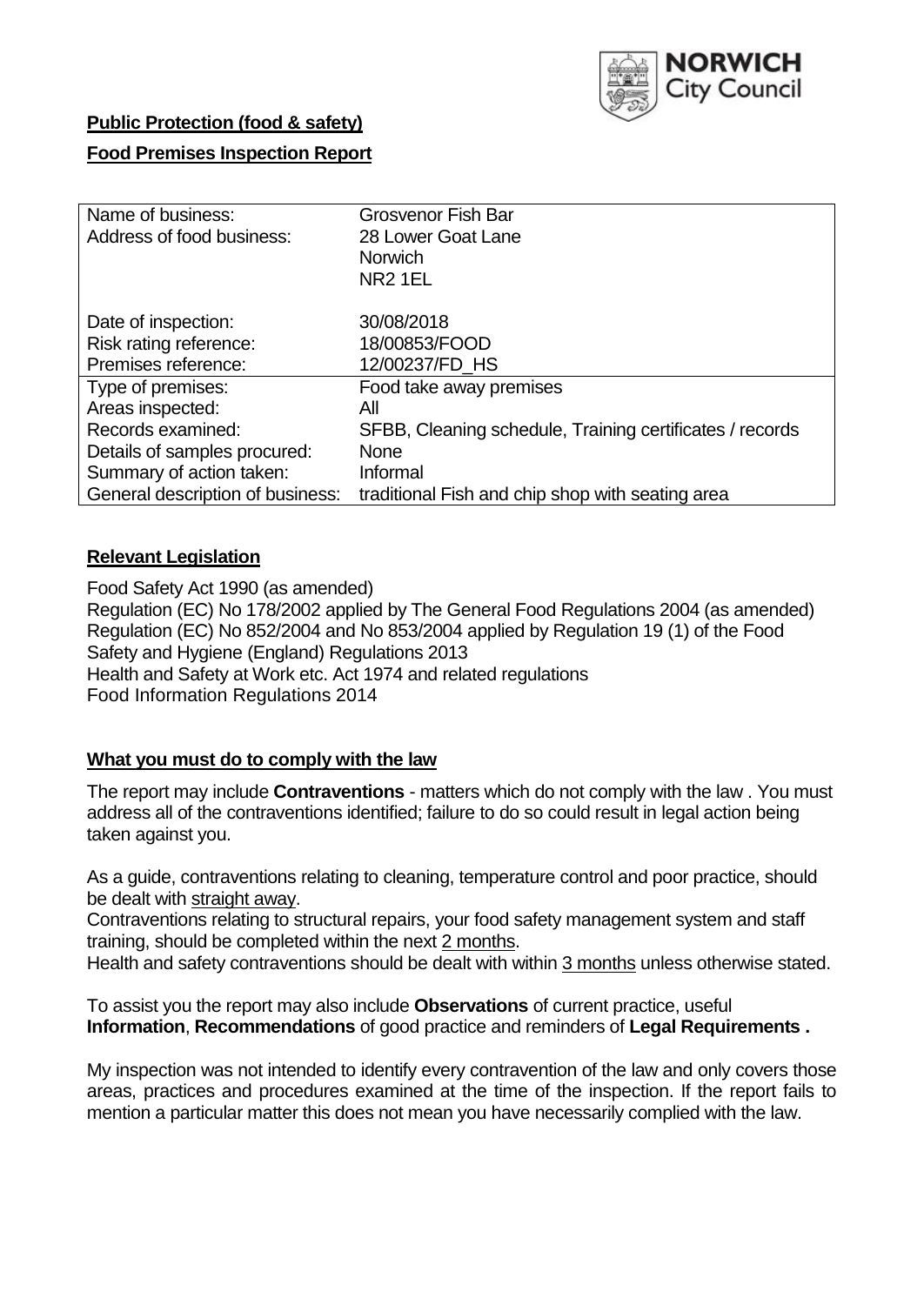# **FOOD SAFETY**

#### **How we calculate your Food Hygiene Rating:**

The food safety section has been divided into the three areas which you are scored against for the hygiene rating: 1. food hygiene and safety procedures, 2. structural requirements and 3. confidence in management/control procedures. Each section begins with a summary of what was observed and the score you have been given. Details of how these scores combine to produce your overall food hygiene rating are shown in the table.

| <b>Compliance Area</b>                     |          |    |                | <b>You Score</b> |                |    |           |    |                |  |  |
|--------------------------------------------|----------|----|----------------|------------------|----------------|----|-----------|----|----------------|--|--|
| Food Hygiene and Safety                    |          |    |                | $\Omega$         | 5              | 10 | 15        | 20 | 25             |  |  |
| <b>Structure and Cleaning</b>              |          |    | $\overline{0}$ | 5                | 10             | 15 | 20        | 25 |                |  |  |
| Confidence in management & control systems |          |    | $\Omega$       | 5                | 10             | 15 | 20        | 30 |                |  |  |
|                                            |          |    |                |                  |                |    |           |    |                |  |  |
| <b>Your Total score</b>                    | $0 - 15$ | 20 | $25 - 30$      |                  | $35 - 40$      |    | $45 - 50$ |    | > 50           |  |  |
| <b>Your Worst score</b>                    | 5        | 10 | 10             |                  | 15             |    | 20        |    | $\blacksquare$ |  |  |
|                                            |          |    |                |                  |                |    |           |    |                |  |  |
| <b>Your Rating is</b>                      | 5        | 4  | 3              |                  | $\overline{2}$ |    |           |    | $\Omega$       |  |  |

Your Food Hygiene Rating is 5 - a very good standard



# **1. Food Hygiene and Safety**

Food hygiene standards are high. You demonstrated a very good standard of compliance with legal requirements. You have safe food handling practices and procedures and all the necessary control measures to prevent cross-contamination are in place. Some minor contraventions require your attention. **(Score 5)**

#### Hand-washing

**Observation** the dedicated hand wash basin must be kept available at all times and not used to hold freshly washed equipment.

#### **2. Structure and Cleaning**

The structure facilities and standard of cleaning and maintenance are all of a good standard and only minor repairs and/or improvements are required. Pest control and waste disposal provisions are adequate. The minor contraventions require your attention. **(Score 5)**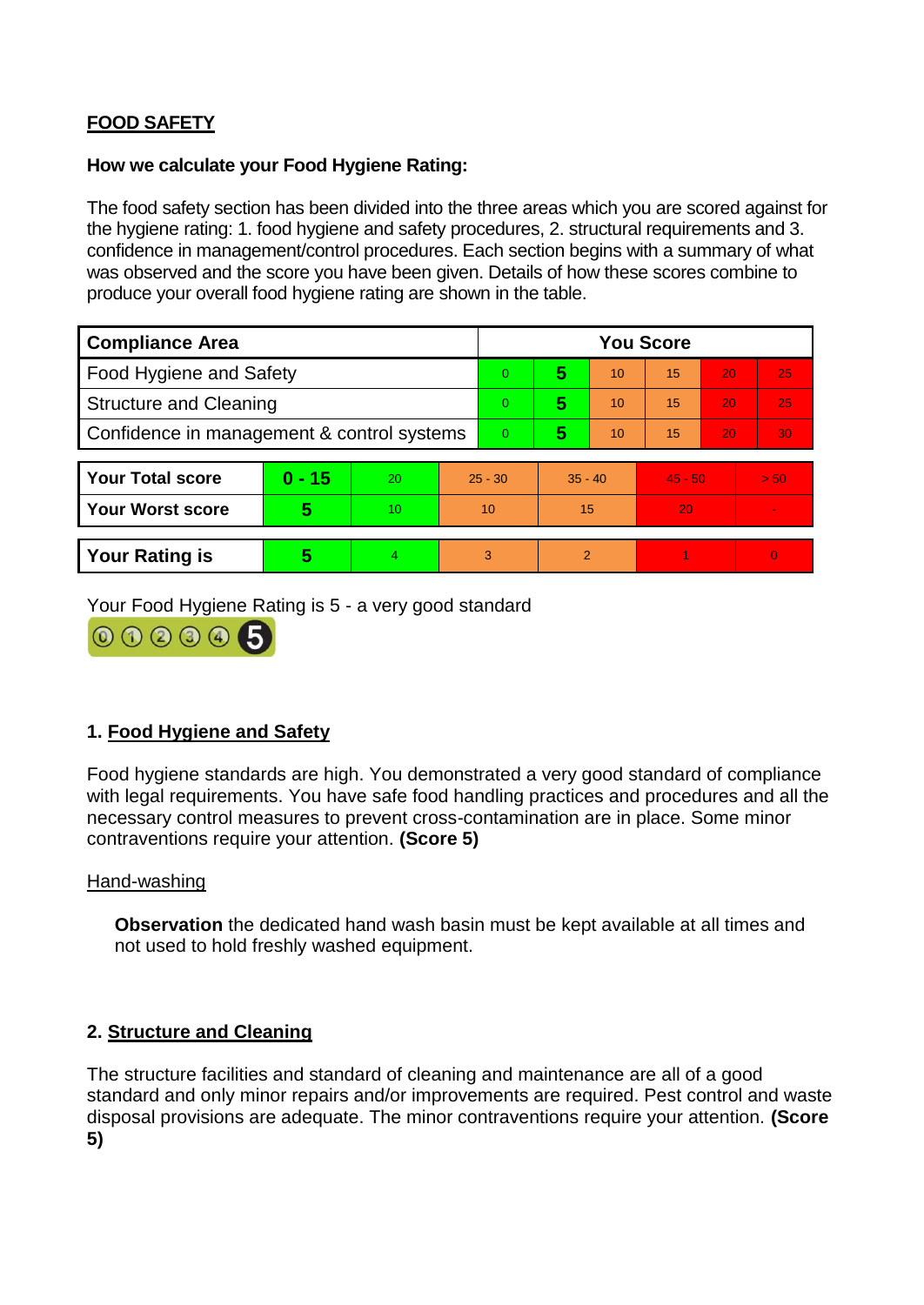### Cleaning of Structure

**Contravention** The following structural items were dirty and require more frequent and thorough cleaning:

- the ceiling in the 'spud room'
- the floor under the pallet in the 'spud room'
- high level cleaning in the stairwell following building work in this area

**Contravention** The following structural items could not be effectively cleaned and must be covered or made non-absorbent:

• walls etc., in the stair well

**Recommendation** The trunking to the extract systems and the loose electric cables be enclosed by accessible cladding to facilitate cleaning in the stairwell. Access will need to be provided for maintenance purposes.

#### Maintenance

**Contravention** The following items had not been suitably maintained and must be repaired or replaced:

- the ceiling and wall in the stairwell holes due to rewiring etc.,
- flooring in the servery split section
- coved skirting to the walls in the servery and preparation room needs re-sealing

# Pest Control

**Observation** It was noted that you have acquired the services of a pest control company and there are no current issues on site.

# **3. Confidence in Management**

A food safety management system is in place and you demonstrate a very good standard of compliance with the law. Food hazards are understood properly controlled managed and reviewed. Your records are appropriate and generally maintained. You have a good track record. There are some minor contraventions which require your attention. **(Score 5)**

#### Proving Your Arrangements are Working Well

**Contravention** The Management sections in your Safer food Better Business (SFBB) pack are intended to demonstrate you are in day-to-day control of the hazards to food. The following Management sections were either missing, incomplete or not up-to-date:

- cleaning schedule requires review to include all major pieces of equipment
- staff training records require reviewing/updating